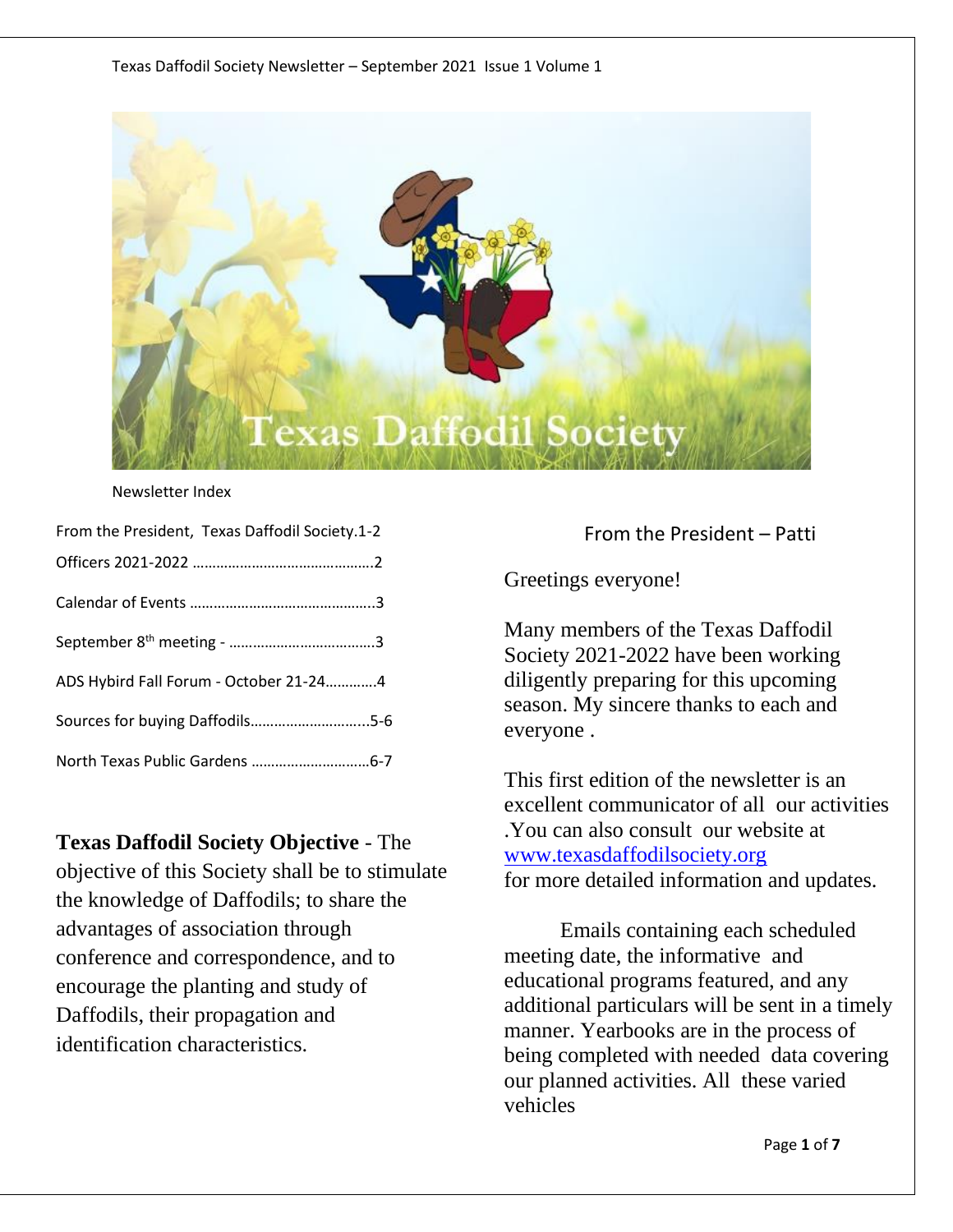Texas Daffodil Society Newsletter – September 2021 Issue 1 Volume 1

Provide you with the details to enhance your member attendance and participation.

Meetings will be on the second Wednesdays at 1:00 P.M. of the following months: Sept., Oct., Nov. 2021 and in 2022, Jan., Feb. followed by a Show Review and fun trekking trip in April.

North Haven Gardens has graciously offered us the use of their newly remodeled facilities beginning in Oct,--their projected finished timeline.

Social distancing, masks, and sanitizers will be implemented, and every effort will be made to keep us in a safe environment adhering to CDC guidelines.

The first meeting, Sept. 8th, will be held via zoom at 1:00PM. (See this edition for more details and timelines).

The scheduled March  $11<sup>th</sup>$  and  $12th$ Daffodil Flower Show will again be held at the Arboretum , thanks to the continuing efforts of our mentors and long-term staunch supporters.

Plan to attend, participate and enter your daffodils while enjoying weeks of blooms, fragrance, and beauty.

Your support and attendance at all offered events is invaluable and so much appreciated as we navigate through these challenging times.

So please come, join us and experience the many activities of the organization while

developing friendships and connections. I'll be there!!!!!!!!

#### **THE TEXAS DFFODIL SOCIETY OFFICERS 2021 - 2022**

| President                                                         | Patti Brown                         |
|-------------------------------------------------------------------|-------------------------------------|
| First Vice President (Membership)<br><b>Second Vice President</b> | Tom Pearce<br>Sarah Andry/<br>Annie |
| Hibbs                                                             |                                     |
| Secretary                                                         | Lynn Hidell                         |
| Treasurer                                                         | Stan Aten                           |
| Parliamentarian                                                   | Keith Kridler                       |

#### Committee Chairmen

| <b>Budget</b>                               | <b>Stan Aten</b>       |
|---------------------------------------------|------------------------|
| Hospitality                                 | Gayle Allison          |
| Membership                                  | <b>Tom Pearce</b>      |
| <b>Flower Show Chairman</b><br>Andry/A      | Sarah<br>nnie Hibbs    |
| Photography                                 | <b>Spencer Coffey</b>  |
| Properties                                  | Keith Kridler          |
| <b>Communication Liaison</b>                | Sue John               |
| Telephone Committee -<br>Diane Ganter-Pike  | Stephanie Haggerty and |
| Yearbook Mary Ann Moreland & Karla McKenzie |                        |
| <b>Dallas Council Delegate</b>              | Sarah Andry/           |
| Aten                                        | Stan                   |
| Web-Master<br>Eric Hibbs                    | Dr.                    |
| <b>Bulb Selection</b><br>McKenzie           | Karla                  |
|                                             |                        |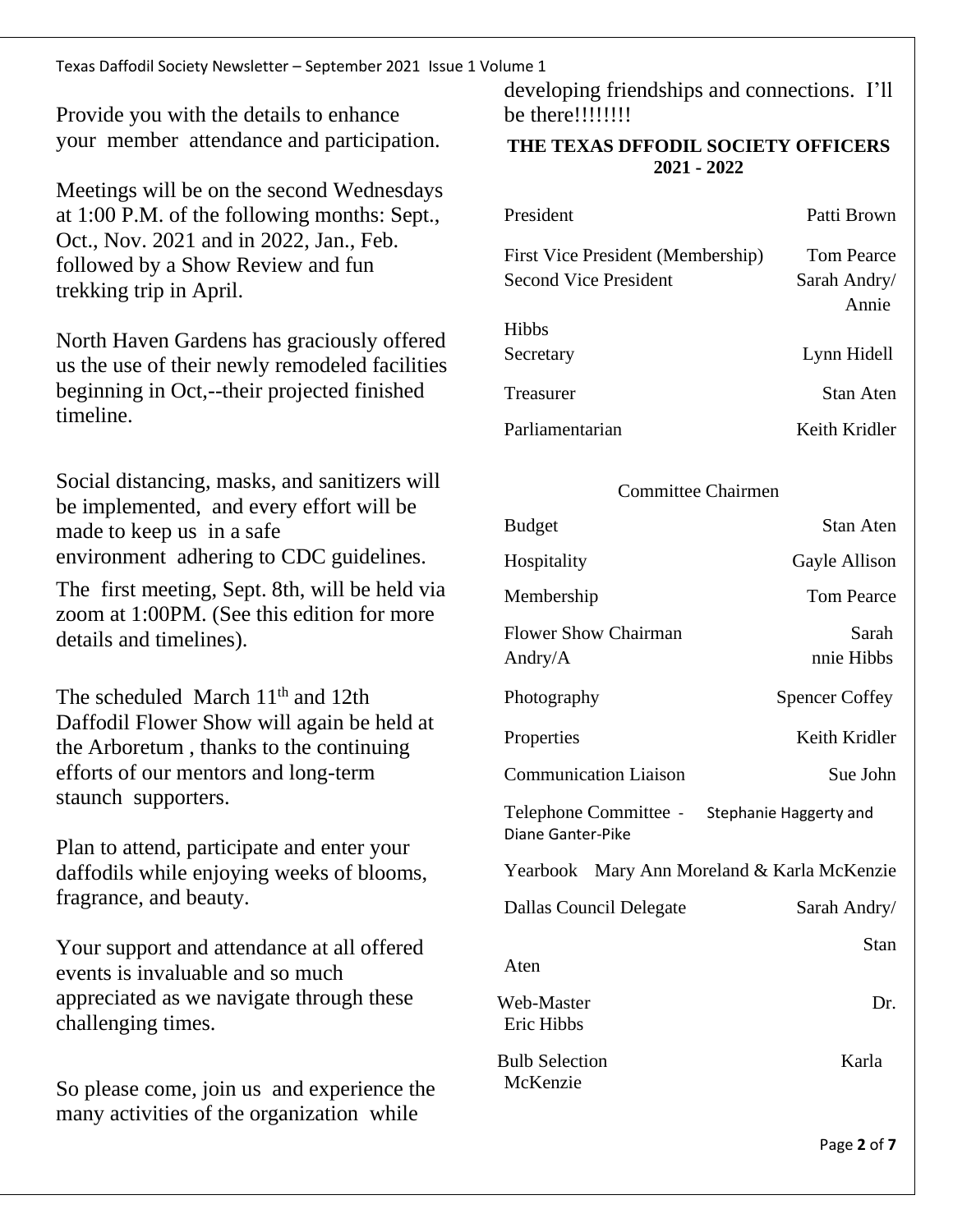# **CALENDAR OF EVENTS**

**- 2021 - 2022**

### **SEPTEMBER**

2 Dallas Council Garden Clubs, DCGC, Texas Discovery Gardens, Fair Park

**8 Texas Daffodil Society Meeting, Zoom**

 27-28 Landscape Design School III – Bush Library, College **Station** 

## **OCTOBER**

4-7 Flower Show School II, 2021 Bayland Community Center, Houston, TX

7 DCGC, Texas Discovery Gardens, Fair Park

12-13 TGC Fall Board Meeting – Fort Worth, TX (TGC Headquarters)

**13 Texas Daffodil Society Meeting, TBD**

26-29 Flower Show III, 582 N. Collins Rd., Sunnyvale, TX

Save the Date – TDS Flower Show

**March 11 – 12, 2022 Rosine Hall Dallas Arboretum.**

# **September 2021 Meeting**

### **Wednesday, September 8, 2021**

**1:00 pm: Program** Location: Zoom Meeting. Program topic - "My Top Ten Gardens to Visit in Texas**"** 

By Stan Aten American Daffodil Society Southern Region Director



Ice Follies

#### **Texas Daffodil Society web address:**

**<http://www.texasdaffodilsociety.org/>**

Social media sites are updated for upcoming daffodil season, Follow, Like, Subscribe!

Web - [http://texasdaffodilsociety.org](http://texasdaffodilsociety.org/) Facebook - Texas Daffodil Society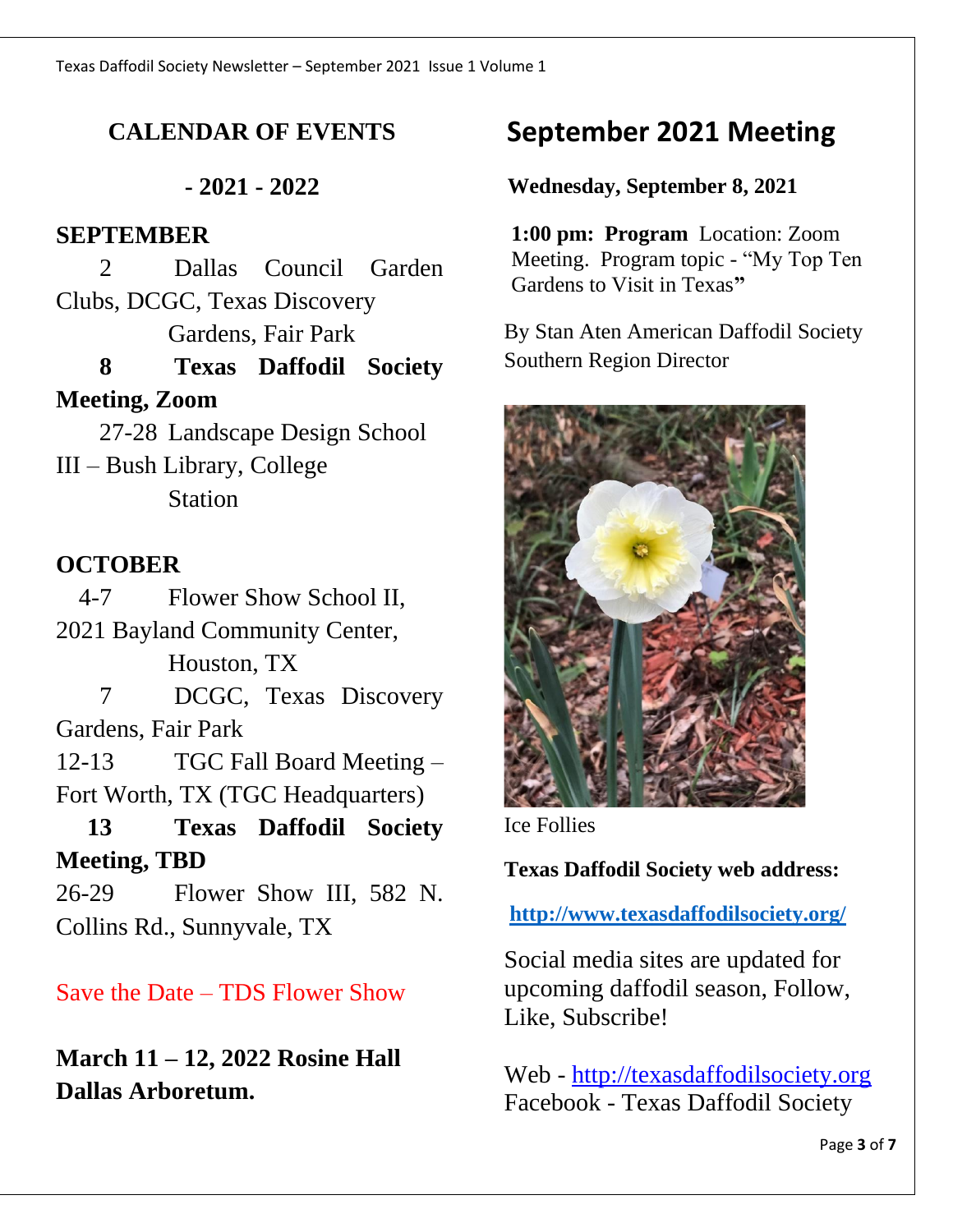# **AMERICAN DAFFODIL SOCIETY HYBRID FALL FORUM & BOARD MEETING**



**October 21 – 24 in Reno, Nevada**

**October 9 – November 20 Virtual Sessions via Zoom**

The High Desert Daffodil Society will host the 2021 Fall Forum, Fall Board Meeting (FBM), and Daffodil Show in Reno, Nevada at the **[Whitney](https://res.windsurfercrs.com/ibe/details.aspx?hotelID=13492&langID=1&group=DAFFODIL-2021&hgID=0&currID=0&dt1=7964&nights=4&rooms=1&adults=1&child1=0) Peak Hotel**. The Fall Forum is an annual event that all ADS members and their guests are invited to attend with reservations. The event includes the ADS Fall Board Meeting, but it is intended to maximize the education and enjoyment of all.

**October 9 – November 20 Virtual Sessions via Zoom**

**If you register for the whole HYBRID experience, you do not need to sign up separately for the Virtual or Lunch and Learn sessions. They are included in your basic registration fee.** "Virtual" means you attend from anywhere but would not be coming to Reno. "Lunch and

Learn" sessions are for local folks who are interested only in joining us for lunch and afternoon presentations.

> **Visit ADS Homepage:**  *[www.daffodilusa.org](http://www.daffodilusa.org/)*

**for registration and event information**



**Moonlight Sensation** 



**Scarlett Gem**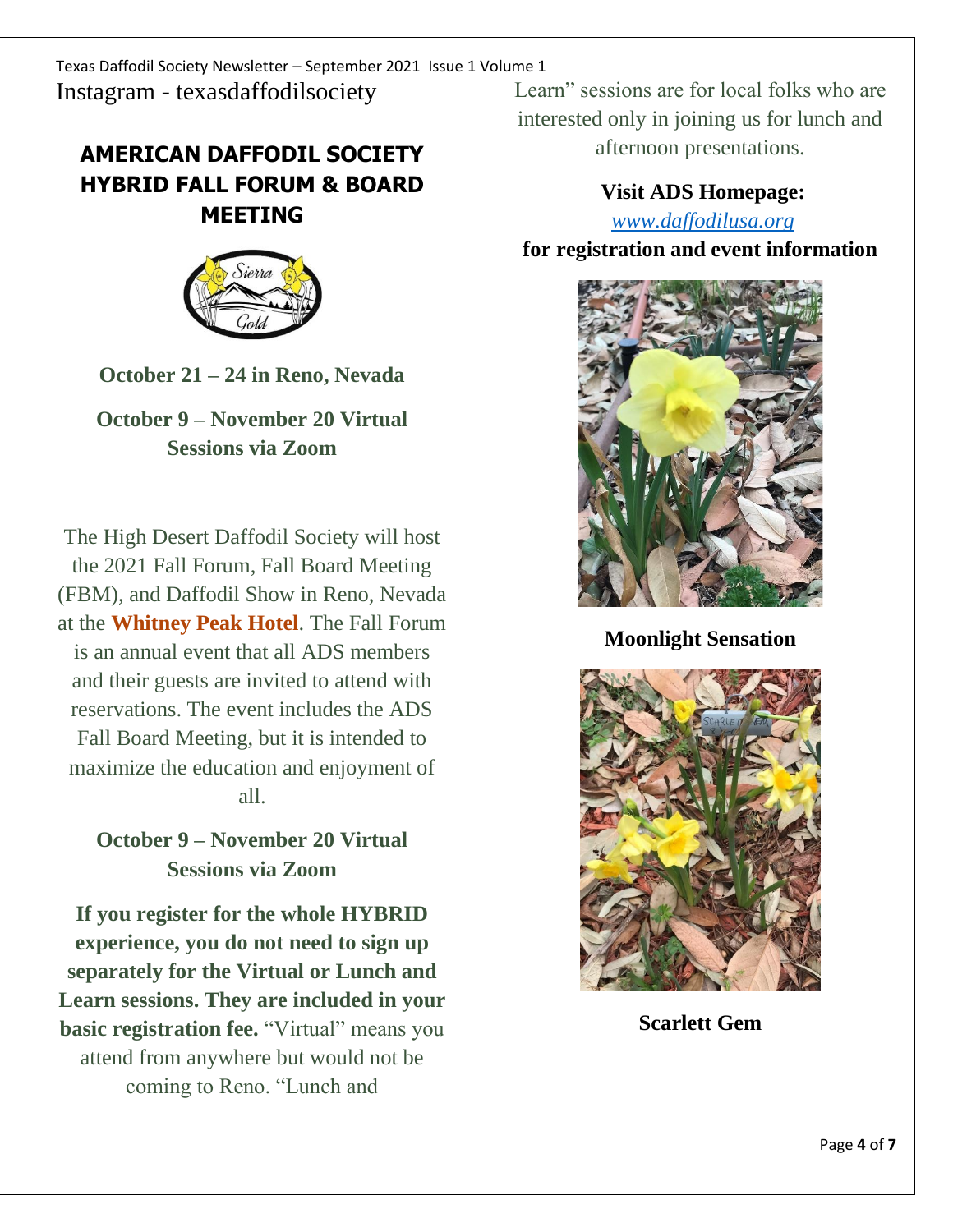#### Texas Daffodil Society Newsletter – September 2021 Issue 1 Volume 1 **Information about buying Daffodil bulbs – locally, mail order and online:**

While it may be a little early to find daffodil bulbs locally, feel free to contact your nearby nurseries to find availability. Calloway's Nurseries, Guardado's Garden Center, Jacksons Home and Gardens,

Meador's Garden Center & Landscaping, North Haven Gardens and Redenta's usually have a good selection of bulbs sometime in September and October. (Planting in late October is the goal.)

You can, also, try Ace Hardware, Home Depot, Lowe's, Tractor Supply and Walmart. Most of these stores have bulbs. Contact your local master gardener association and local garden clubs to see if they will be selling any.

If you want to visit mail order nurseries, now is the time to order. A few, but by no means all, are Brecks, Brent and Becky's Bulbs, Colorblends, John Scheepers, K. van Bourgondien & Sons, Old House Gardens, The Southern Bulb Co., Texas Heritage Gardens and Van Engelen.

NOTE: This listing of suppliers is provided for informational purposes only. Texas Daffodil Society does not endorse nor recommend any supplier in these listings.

Okay, what varieties are recommended for Zone 8a? Most of the area vendors carry bulbs that grow well in your location. If you want more information, you are always

welcome to attend Texas Daffodil Society's meetings beginning in September. You can also access the website, texasdaffodilsociety.org and post questions, or join our Facebook group.

### **Here are some varieties that we have found that will grow well in North Texas.** Again, don't limit yourself too just these.

Accent, Acropolis, Avalanche, Avalanche of Gold, Barrett Browning, Campernelle, Carlton, Cheerfulness, Dutch Master, Erlicheer, Fortissimo, Geranium, Gigantic Star, Golden Dawn, Grand Primo, Ice Follies, Martinette, Minnow, Mount Hood, Pipit, Quail, Salome, Sir Winston Churchill, Stratosphere, Sweetness, Tahiti, Thalia, Tete-a-Tete, Trevithian, Unsurpassable, Yellow Cheerfulness.

Websites for the mail order nurseries listed in this article: Brecks:<https://www.brecks.com/>

Brent and Becky's: <https://brentandbeckysbulbs.com/>

Colorblends: [https://www.](https://www.colorblends.com/)*colorblends*.com

John Scheepers: https://www.*[johnscheepers](https://www.johnscheepers.com/)*.com

K. van Bourgondien and Sons: [https://www.dutchbulbs.com/](https://www.johnscheepers.com/)

Old House Gardens: <https://oldhousegardens.com/>

The Southern Bulb Co.: <https://www.southernbulbs.com/>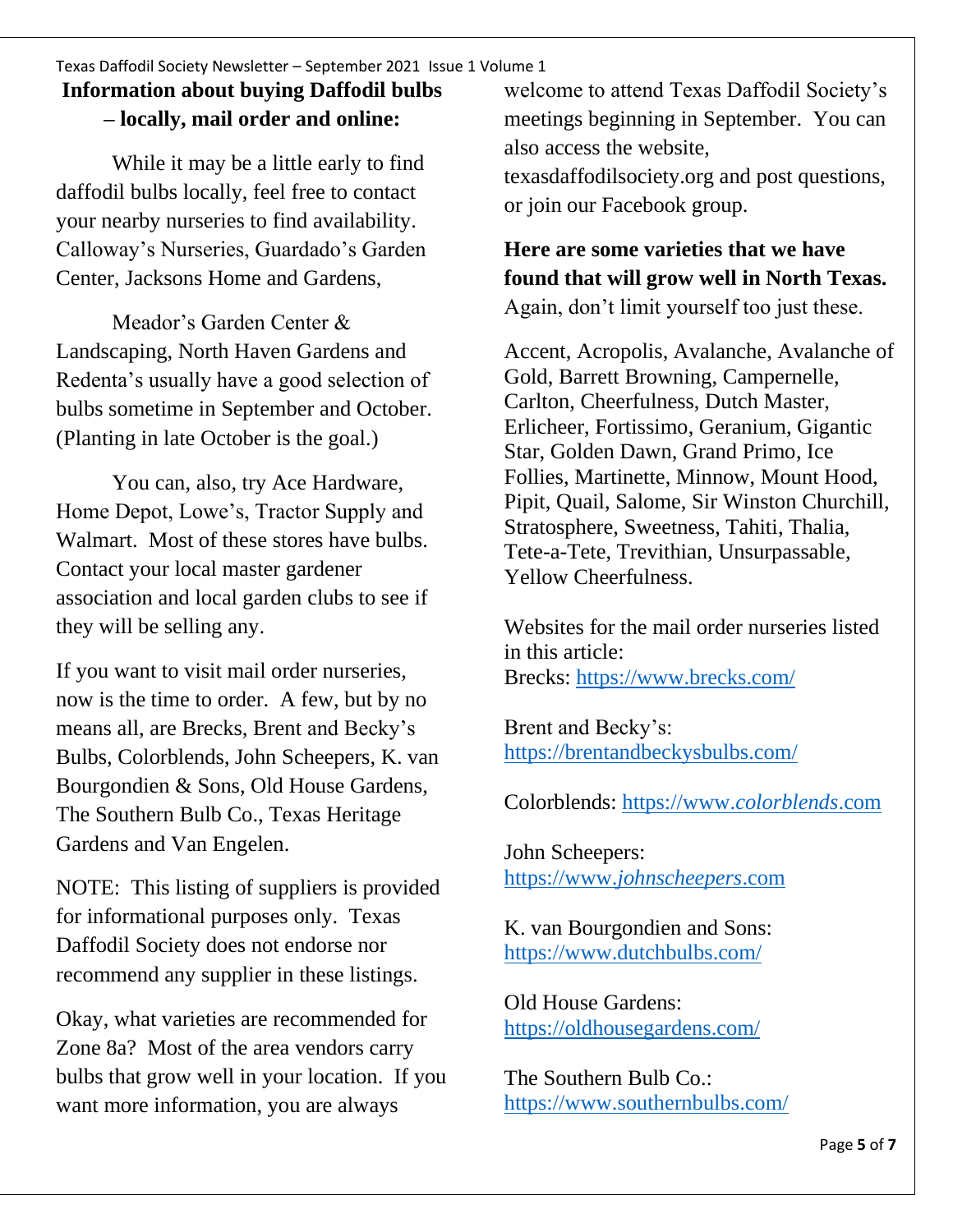Texas Heritage Gardens: [365 Fm 130, Linden, TX 75563](https://www.bing.com/local?lid=YN873x7340847558925276216&id=YN873x7340847558925276216&q=Texas+Heritage+Gardens+Egner+Farms&name=Texas+Heritage+Gardens+Egner+Farms&cp=33.006980895996094%7e-94.44437408447266&ppois=33.006980895996094_-94.44437408447266_Texas+Heritage+Gardens+Egner+Farms) [\(903\) 738-5120](tel:9037385120)

Van Engelen: <https://www.vanengelen.com/>

If your favorite source for daffodil bulbs, is not listed let us know and we will add it to the October newsletter.

## **Coming in the October newsletter:**

1)Getting your flower beds ready to plant new daffodils.

2) Information about the Sunnyvale Garden Club flower show

3) Information about the TDS Flower Show in March 2022.

4) Photos from member gardens

5) A selection of Daffodil books to read this winter.

Trips to Public Gardens near DFW:

Dallas Arboretum -

The address is 8525 Garland Road Dallas Texas next to White Rock Lake in East Dallas. The gardens cover over 60 acres including a wide variety of plants. The cost of admission varies and so does the cost of parking. Your best bet is to be a member or buy your tickets online.

<http://www.dallasarboretum.org/>

#### **Chandor Gardens** – Weatherford

About Chandor Gardens **-** Chandor Gardens captures both the ornate design of ancient Chinese architecture and the elegance of a formal English garden. The 3.5-acre estate leads its visitors on a meandering path of beauty and wonderment. From the 30-foot man-made waterfall to the various soothing fountains, the gardens have something new and exciting to offer at every turn.

**Chandor Gardens Hours Monday-Friday 9am-5pm Saturdays 9am-3pm Sundays Noon-4pm**

[http://www.ci.weatherford.tx.us/170/Chando](http://www.ci.weatherford.tx.us/170/Chandor-Gardens) [r-Gardens](http://www.ci.weatherford.tx.us/170/Chandor-Gardens)

Trial Rose Gardens **in Farmers Branch located at 2610 Valley View Lane Farmers Branch, Texas. 5 acres of roses and other plants. No cost to tour.**

**[http://www.farmersbranchtx.gov/502/Ear](http://www.farmersbranchtx.gov/502/EarthKind-Rose-and-Display-Garden) [thKind-Rose-and-Display-Garden](http://www.farmersbranchtx.gov/502/EarthKind-Rose-and-Display-Garden)**

# **Clark Gardens** – Mineral Wells

**Physical Address** [\[map\]](http://www.clarkgardens.org/visit/directions.html) 567 Maddux Road Weatherford, Texas 76088

#### **General Admission Fee**

\$9.00 per adult \$7.00 per senior (65 and over)

Hours vary so check out the website to ensure that the garden is open when you plan to visit.

**<http://www.clarkgardens.org/>**